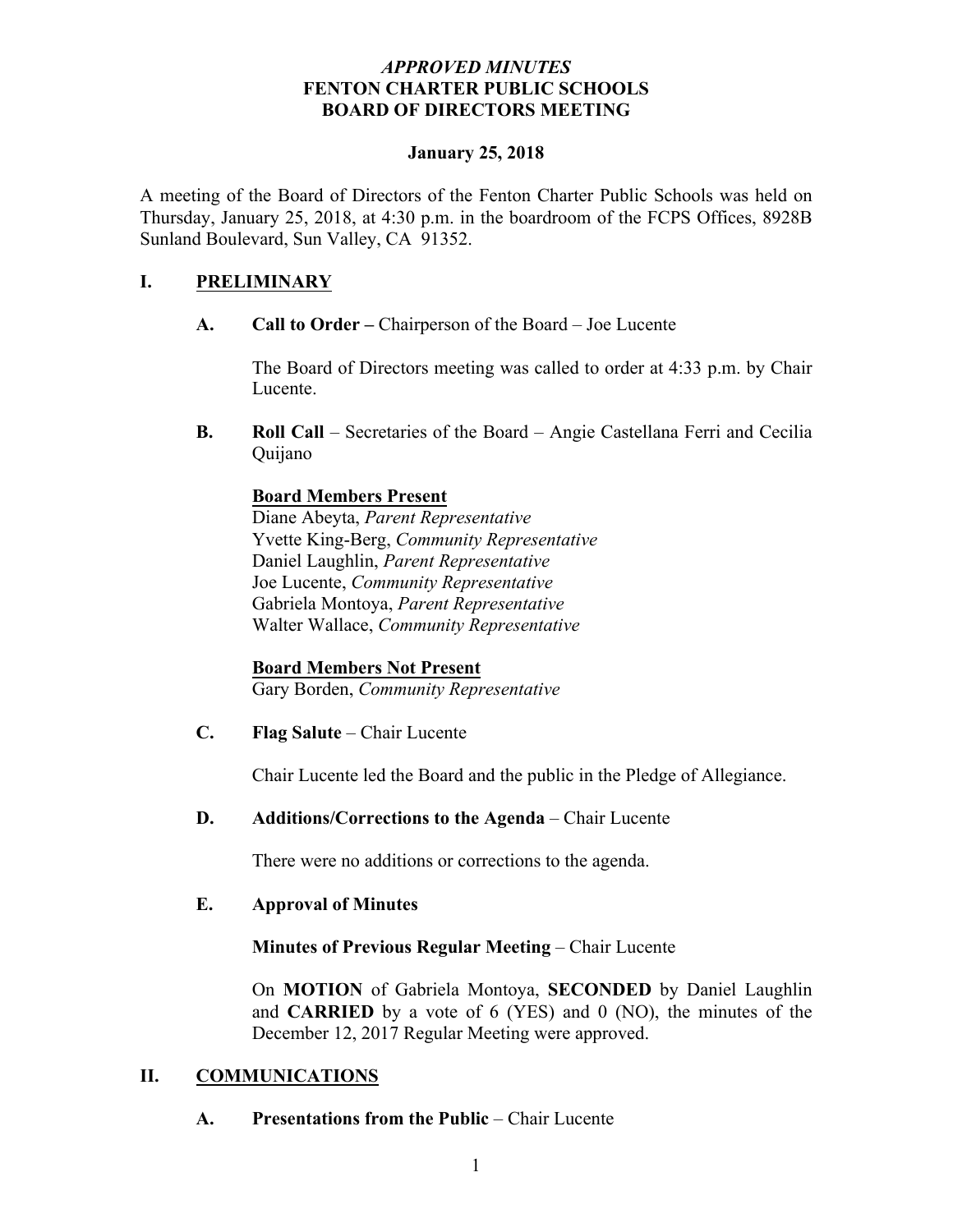There were no presentations from the public.

#### **B. Committee/Council Reports**

Minutes of all meetings held by advisory committees and councils were sent to the Board Members prior to this meeting.

There were no further reports by committees and councils.

## **C. Treasurer/CFO's Report**

Cindy Franz, assistant to Kristin Dietz, FCPS Treasurer and CFO, presented monthly profit and loss statements, revenue, expenditures, yearto-date projections for the Fenton Charter Public Schools. The following information/reports were presented:

- Consolidated annual net income is now forecasted at \$1,427,887:
	- o This is a decrease of \$14,000 from the previous forecast
	- o Main drivers of this change are:
		- § Net ADA reduction of -12.41 based on P1 (increases at FACS, STEM and FCLA; decreases at SMBCCS and FPC)
		- Health benefits re-forecasted per actuals resulted in shifts in allocation between sites and a \$58,000 increase in total expense
		- Miscellaneous expenses reduced to offset ADA loss at SMBCCS and FPC
- Cash flows remaining consistent with what was reported last month
	- o Consolidated cash balance is \$11.8 million

#### **D. Directors' Reports**

Fenton Avenue Charter School (FACS) – Stacy Carroll Hutter, Director, reported.

Santa Monica Boulevard Community Charter School (SMBCCS) – Dr. David Riddick, Director, reported.

Fenton Primary Center (FPC) – Richard Parra, Director, reported.

Fenton STEM Academy (STEM) – Jennifer Miller, Director, reported.

Fenton Charter Leadership Academy (FCLA) – Cary Rabinowitz, Director, reported.

#### **E. Executive Director's Report**

Fenton Charter Public Schools (FCPS) – Irene Sumida, Executive Director, reported.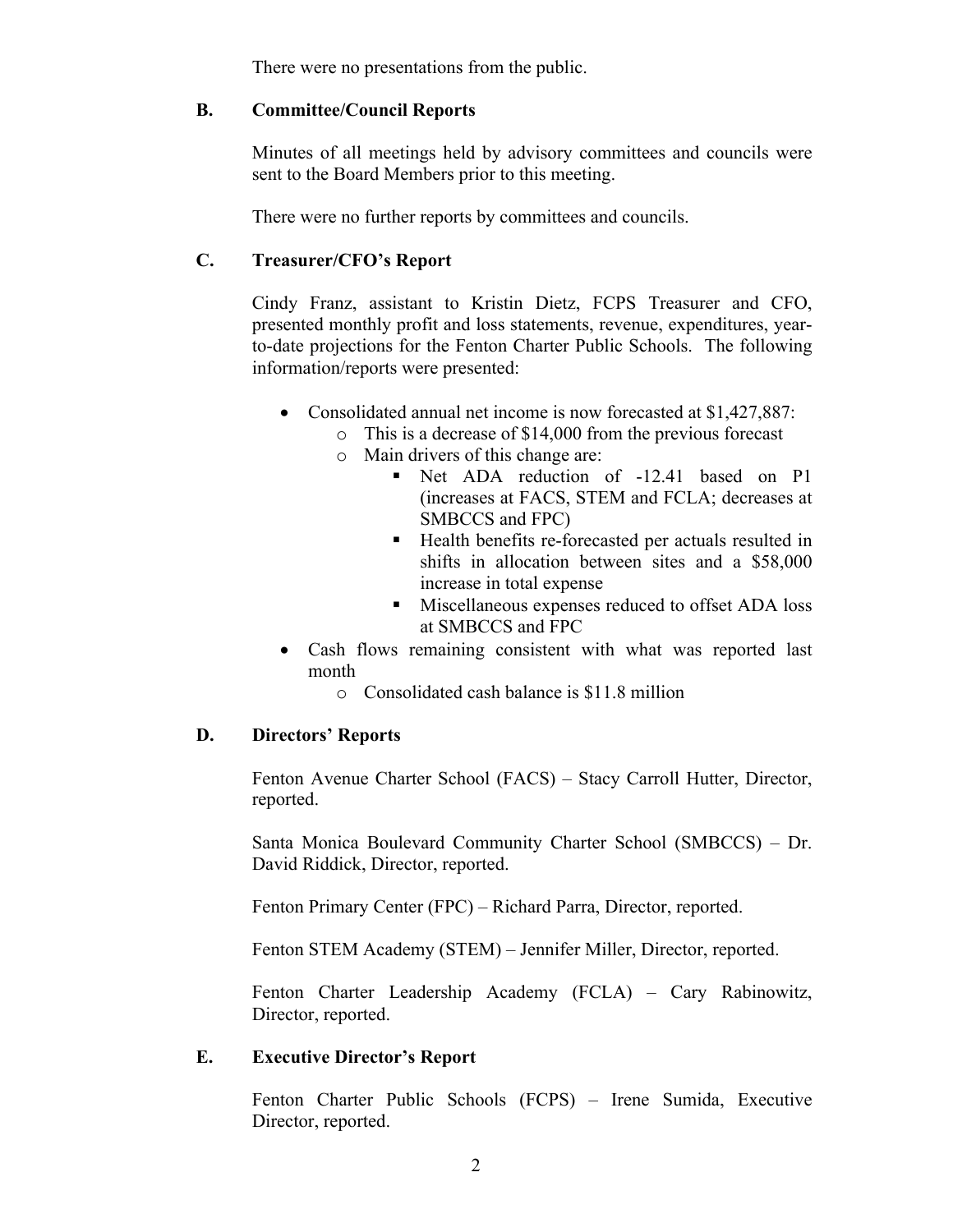## **III. CONSENT AGENDA ITEMS**

**A. Recommendation to receive and file 2016-2017 School Accountability Report Card (SARC) documents for Fenton Avenue Charter School, Fenton Primary Center, Santa Monica Boulevard Community Charter School, Fenton STEM Academy and Fenton Charter Leadership Academy** 

#### **B. Recommendation to approve 2018-2019 Instructional Calendar**

On **MOTION** of Yvette King-Berg, **SECONDED** by Diane Abeyta and **CARRIED** by a vote of 6 (YES) and 0 (NO), the recommendation to approve the Consent Agenda was approved.

### **IV. ITEMS SCHEDULED FOR ACTION**

#### **A. Recommendation to approve the purchase of a marquee to be constructed at Santa Monica Boulevard Community Charter School**

On **MOTION** of Walter Wallace, **SECONDED** by Daniel Laughlin and **CARRIED** by a vote of 6 (YES) and 0 (NO), the recommendation to approve the purchase of a marquee to be constructed at Santa Monica Boulevard Community Charter School was approved.

#### **B. Recommendation to approve use of one-time unrestricted funds at each school site to support the implementation of California's academic standards**

On **MOTION** of Yvette King-Berg, **SECONDED** by Daniel Laughlin and **CARRIED** by a vote of 6 (YES) and 0 (NO), the recommendation to approve the use of one-time unrestricted funds at each school site to support the implementation of California's academic standards was approved.

## **C. Recommendation to approve letter confirming compliance with 2010 ADA Standards for Accessible Design for Fenton schools located on non-LAUSD sites**

On **MOTION** of Diane Abeyta, **SECONDED** by Gabriela Montoya and **CARRIED** by a vote of 6 (YES) and 0 (NO), the recommendation to approve the letter confirming compliance with 2010 ADA Standards for Accessible Design for Fenton schools located on non-LAUSD sites was approved**.**

#### **V. ITEMS SCHEDULED FOR INFORMATION**

#### **A. Update on FCPS OPEB Trust**

*This was an information item only and no action was taken.*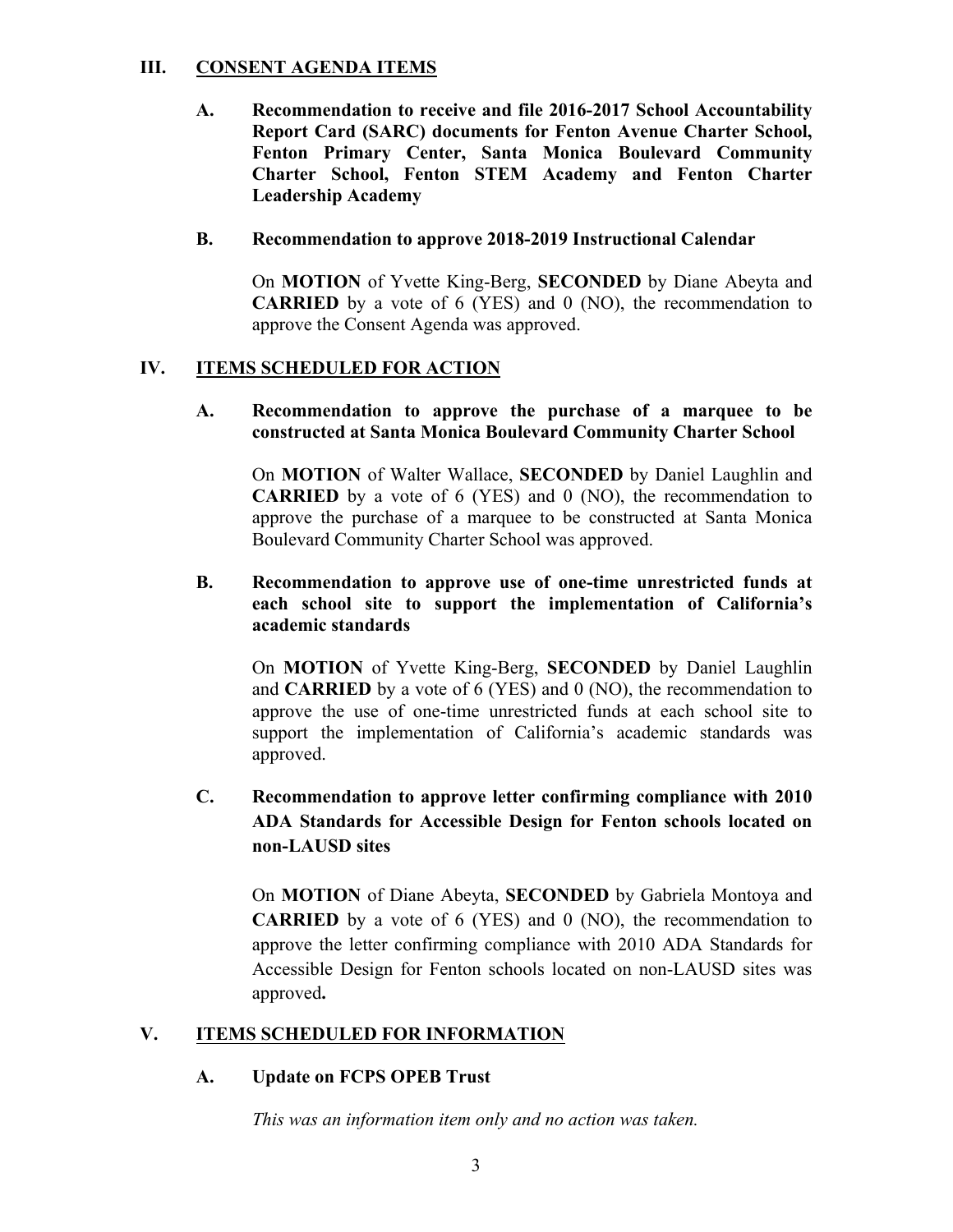## **VI. CLOSED SESSION**

Chair Lucente made the following announcement:

"The Board of Directors will now be moving into closed session to discuss matters described in Section VI. Matters to be discussed are those permitted by Government Code Sections 54956.8 (Real Property), and 54957 (Personnel Matters)."

The Board convened to Closed Session at 5:30 p.m.

- **A. REAL PROPERTY: (Government Code 54956.8) PROPERTY – Purchase of Property to Expand Fenton Primary Center**
- **B. PERSONNEL: (Government Code 54957) PUBLIC EMPLOYEE APPOINTMENT – Instructional Coaches**
- **C. PERSONNEL: (Government Code 54957) PUBLIC EMPLOYEE APPOINTMENT – Assignment of Administrators for 2018-2019**
- **D. PERSONNEL: (Government Code 54957) PUBLIC EMPLOYMENT – Applications for Administrative Positions for 2018-2019**

## **VII. RETURN TO OPEN SESSION**

The Board reconvened to Open Session at 6:43 p.m.

Chair Lucente announced that action had been taken on the following items by the Board of Directors in Closed Session:

### **A. REAL PROPERTY: (Government Code 54956.8) PROPERTY – Purchase of Property to Expand Fenton Primary Center**

On **MOTION** of Walter Wallace, **SECONDED** by Yvette King-Berg and **CARRIED** by a vote of 6 (YES) and 0 (NO), the Board authorized the Fenton Charter Public Schools to loan SFV Education the funds necessary to purchase the property next door to and south of the Fenton Primary Center (11339 Dronfield Avenue) for purposes of providing additional play area, parking, and student drop-off and pick-up improvements. The funds are to be repaid through the refinance of the current loan on the Dronfield site in 2019-2020. Working with Pacific Charter School Development, the property will be held until all easements and city requirements, including all permits, have been satisfied and obtained. Improvements to the property will commence immediately when funds from the current loan refinance come available.

### **B. PERSONNEL: (Government Code 54957) PUBLIC EMPLOYEE APPOINTMENT – Instructional Coaches**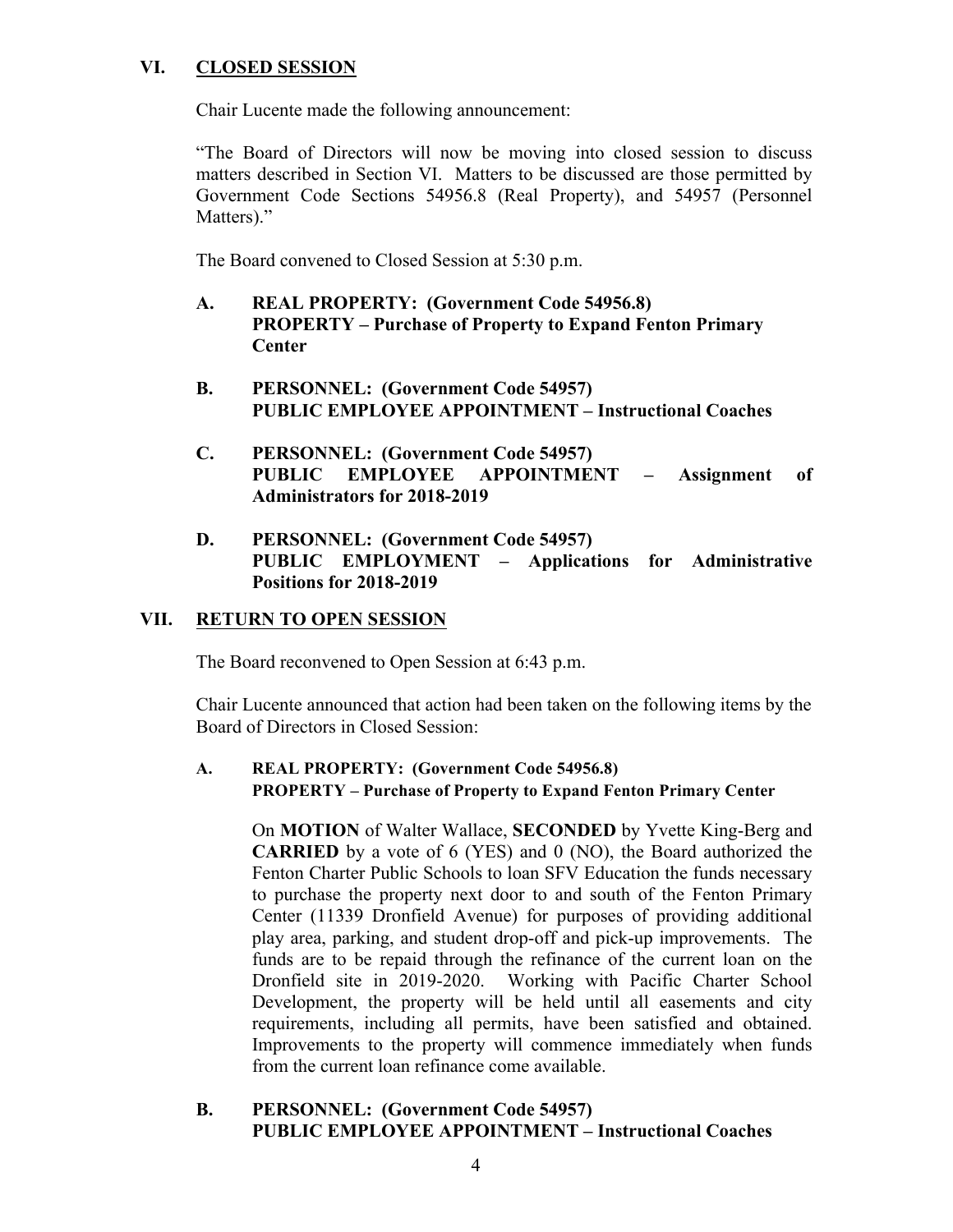On **MOTION** of Yvette King-Berg, **SECONDED** by Gabriela Montoya and **CARRIED** by a vote of 6 (YES) and 0 (NO), the Board approved the selection of Angie Castellana Ferri and Teresa Elvira to serve as Instructional Coaches for the Fenton Charter Public Schools beginning in the 2018-2019 school year. Both coaches will work a 201-day calendar, 8-hour day, and work under the supervision of the Chief Academic Officer, Dr. David Riddick.

## **C. PERSONNEL: (Government Code 54957) PUBLIC EMPLOYEE APPOINTMENT – Assignment of Administrators for 2018-2019**

On **MOTION** of Diane Abeyta, **SECONDED** by Daniel Laughlin and **CARRIED** by a vote of 6 (YES) and 0 (NO), the Board approved the following placements as indicated in the table below:

| <b>School</b> | <b>Director</b>       | <b>Assistant Director or</b> | <b>Assistant Director or</b> |
|---------------|-----------------------|------------------------------|------------------------------|
|               |                       | <b>Admin. Coordinator</b>    | <b>Admin. Coordinator</b>    |
| <b>FACS</b>   | Leticia Padilla Parra | Barbara Aragón               | Jessi Tello                  |
| <b>SMBCCS</b> | Cary Rabinowitz       | Sirui Thomassian             | TBD                          |
| <b>FPC</b>    | Richard Parra         | Monica Castañeda             | Michelle Holloway            |
| *STEM         |                       |                              |                              |
| *FCLA         | Jennifer Miller       | TBD                          | TRD                          |

\*Due to the size of Fenton STEM Academy and Fenton Charter Leadership Academy (total combined enrollment is less than that of FACS, FPC or SMBCCS), one Director and two Administrative Coordinators will oversee both sites.

All assignments are effective as of July 1, 2018 and assignments/positions will be finalized after the Board's receipt of 2017-2018 evaluations on March 1, 2018.

Assignments noted as "TBD" (to be determined) will be filled with internal candidates, if possible, with recommendations to be brought forward by the Executive Director at the March 1, 2018 Regular Meeting of the Board of Directors. Applications received to date indicate an especially strong pool of internal candidates.

If any openings remain after placement for open positions are made on March 1, 2018, the Executive Director will seek outside candidates via EdJoin, or other professional job listings, unless there are qualified inhouse candidates that are recommended to the Board of Directors by the Executive Director. The Ad Hoc Planning and Implementation Committee will meet to discuss and specify next steps if this should occur.

### **D. PERSONNEL: (Government Code 54957) PUBLIC EMPLOYMENT – Applications for Administrative Positions for 2018-2019**

No action was taken on Item VII.D.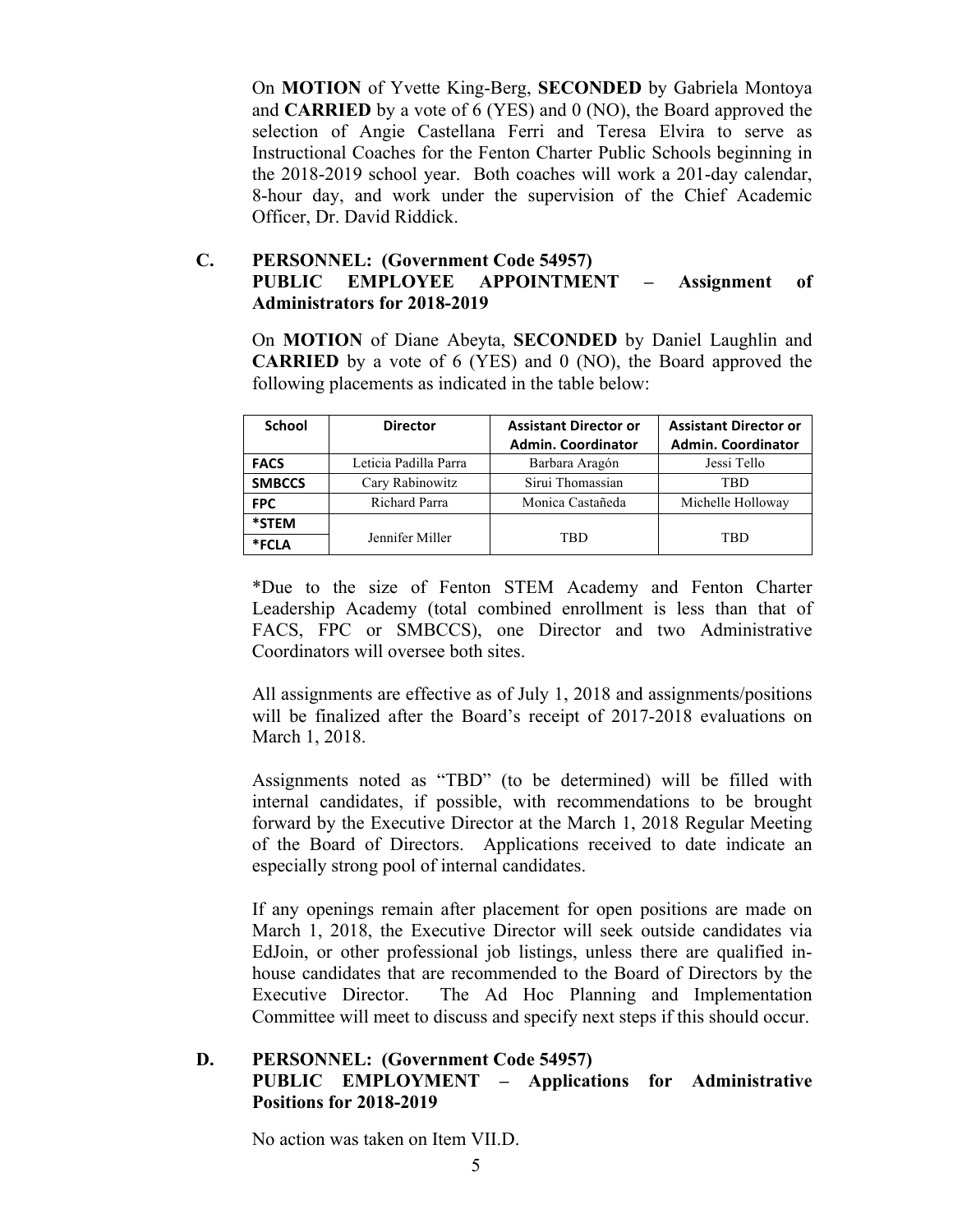## **VIII. ANNOUNCEMENTS**

# **IX. ADJOURNMENT**

# The meeting was adjourned at 6:49 p.m.

The next regular meeting of the Board of Directors of the Fenton Charter Public Schools will be held on Thursday, March 1, 2018 at 4:30 p.m. in the boardroom of the Fenton Charter Public Schools, 8928B Sunland Boulevard, Sun Valley, CA 91352.